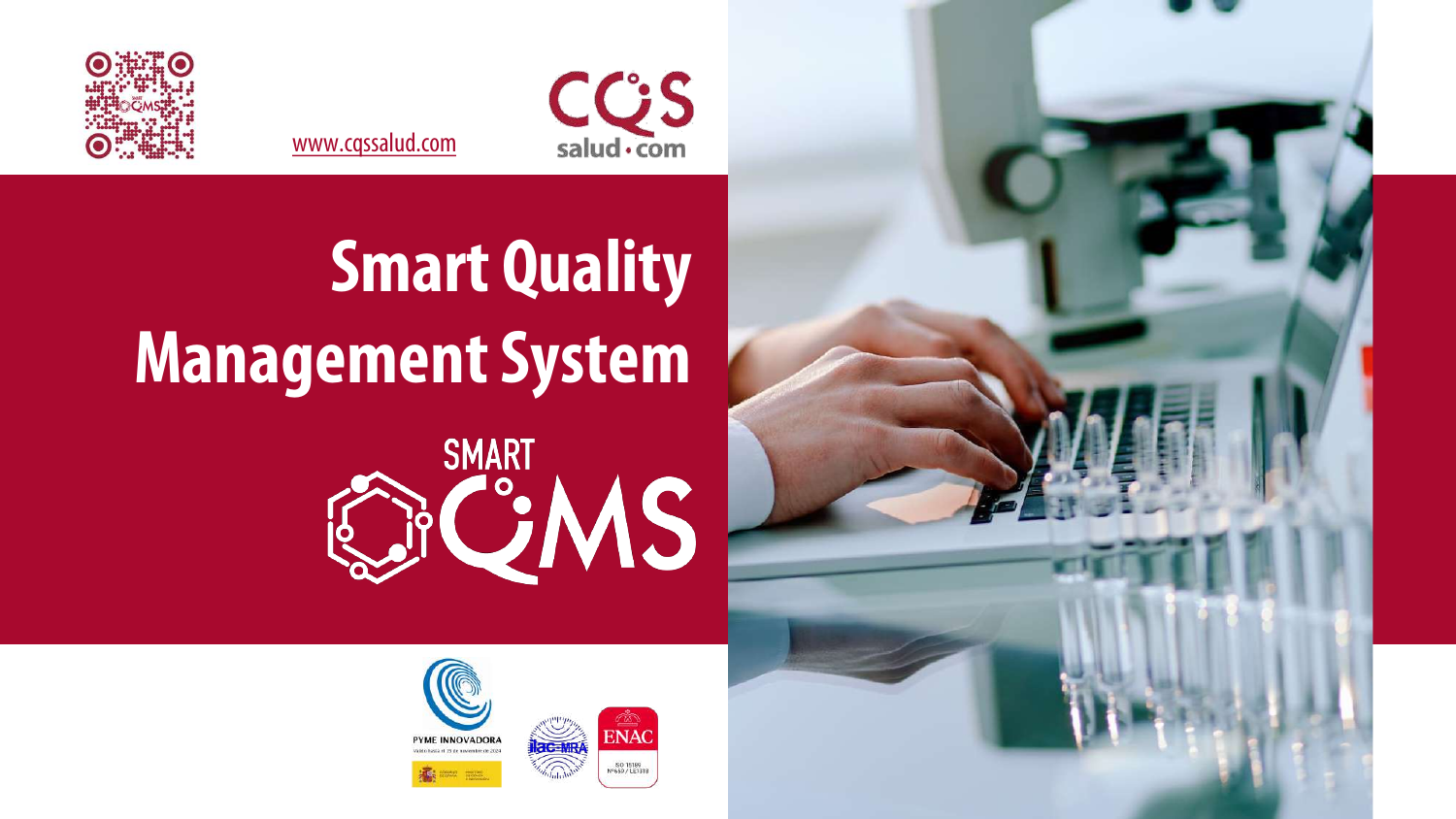## **¿What isSmartQMS?**

**SmartQMS stands for Smart Quality Management System**

a software tool created to help any laboratory to manage their quality requirements in a smart way and easily obtain their certification/accreditation



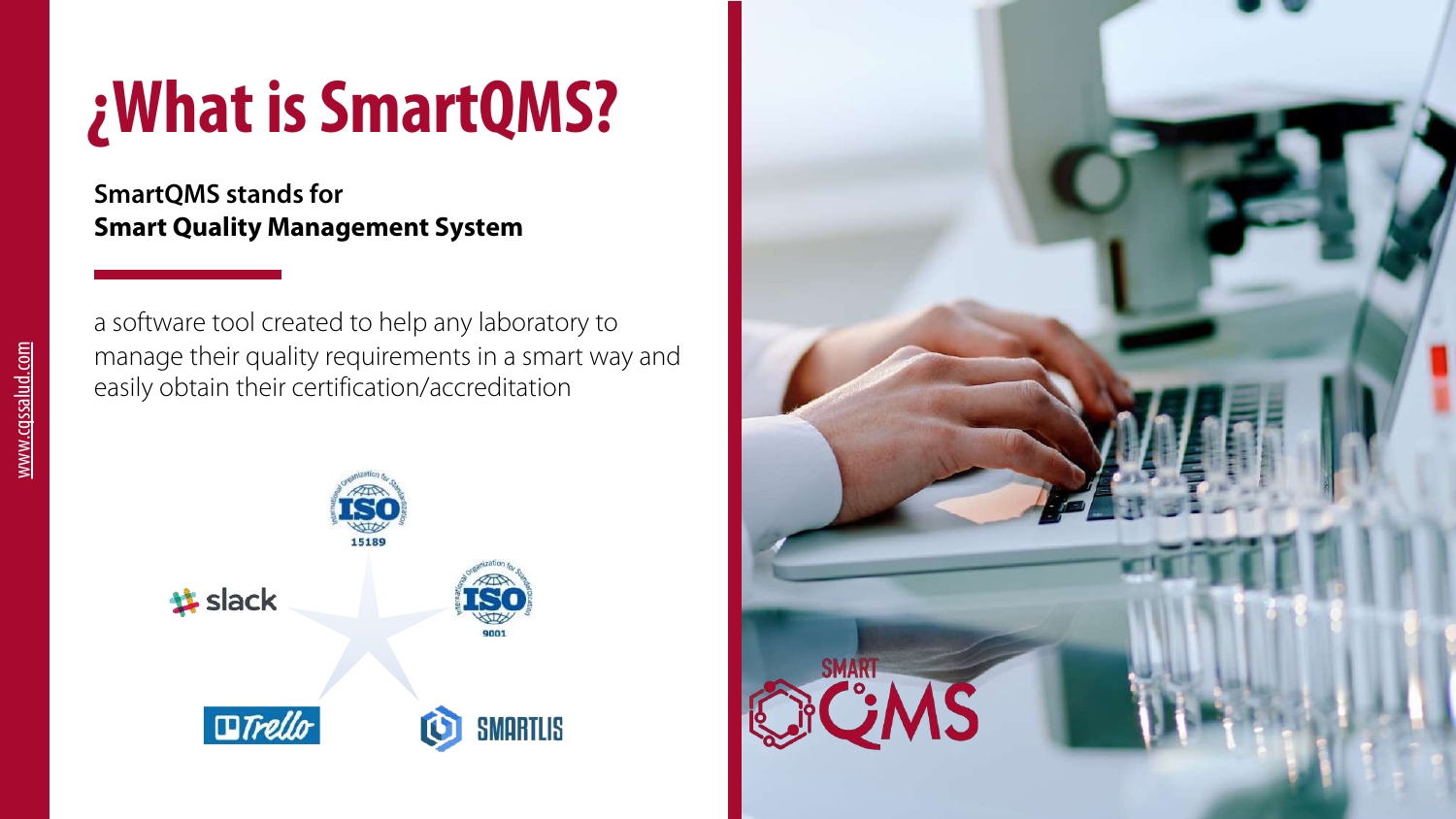# **Characteristics**

**[CONTACT US](https://www.cqssalud.com/en/demo-smartqms-eng/)**







**Customizable to any needs, sizes and requirements**

 $\mathbb{Z}$ 



**Trello integrations supported by default**

**Easyto integrate with any externalsystem**



**Easyto use Comprehensive traceability Advanced filter and search system**



**ISO 9001, ISO 15189 and ISO 17025 compliance.**



**Slack integrations supported by default**



**Color coded, so it isvery easyto see what is wrong at a glance!**

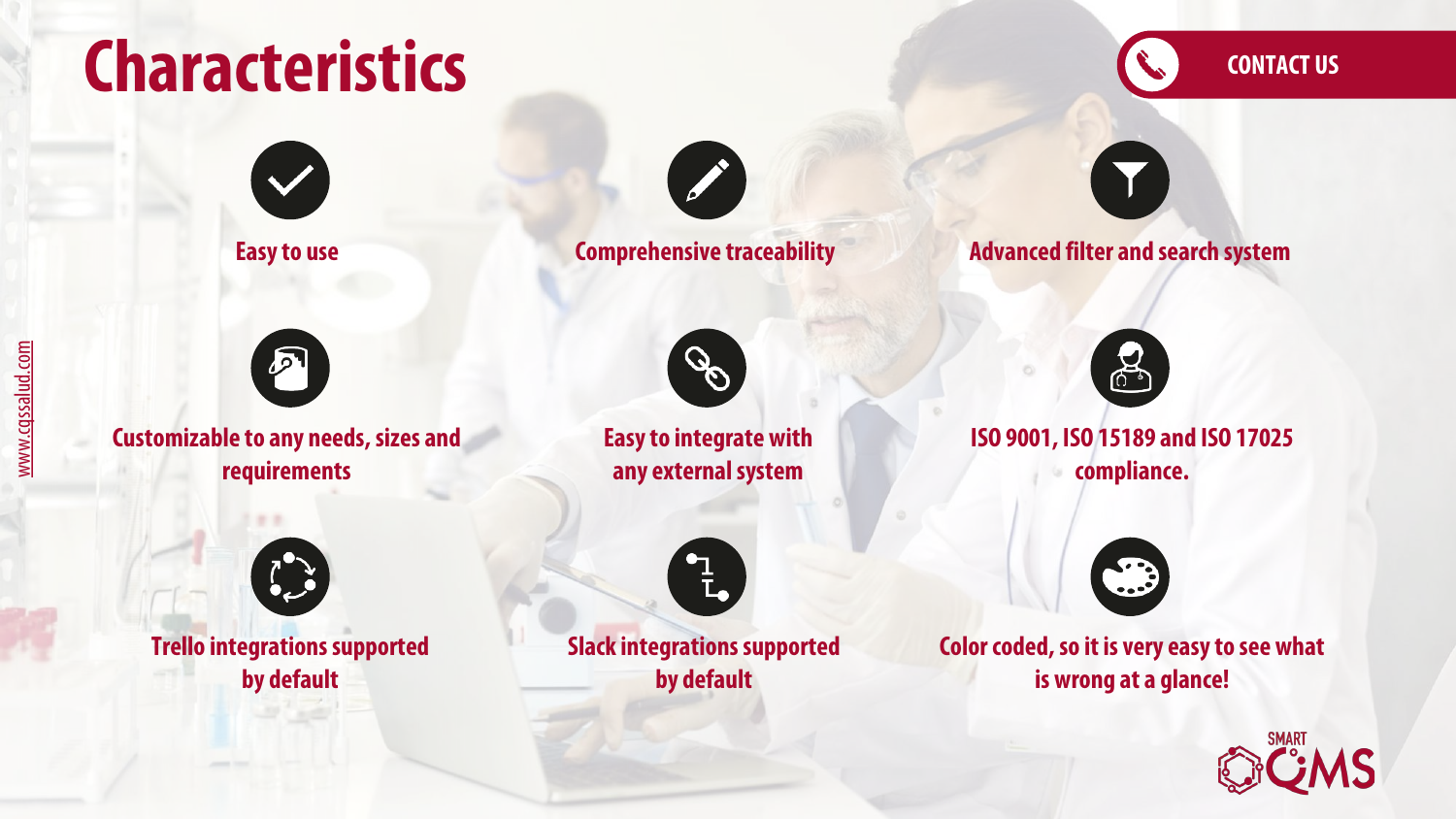# **Advantages against othercommon systems**

 $\widehat{\mathscr{P}}$ 

integrated with **LIS.**

Global Lab Quality Assurance management: fully

**Improves** lab workflows.

**Requirements** correlation.



 $\bullet$ 

 $\delta$ 

 $\overline{r}$ 

**Saves** time and money.

**Improves** your Quality System day to day.



**(Laboratory Information System)**







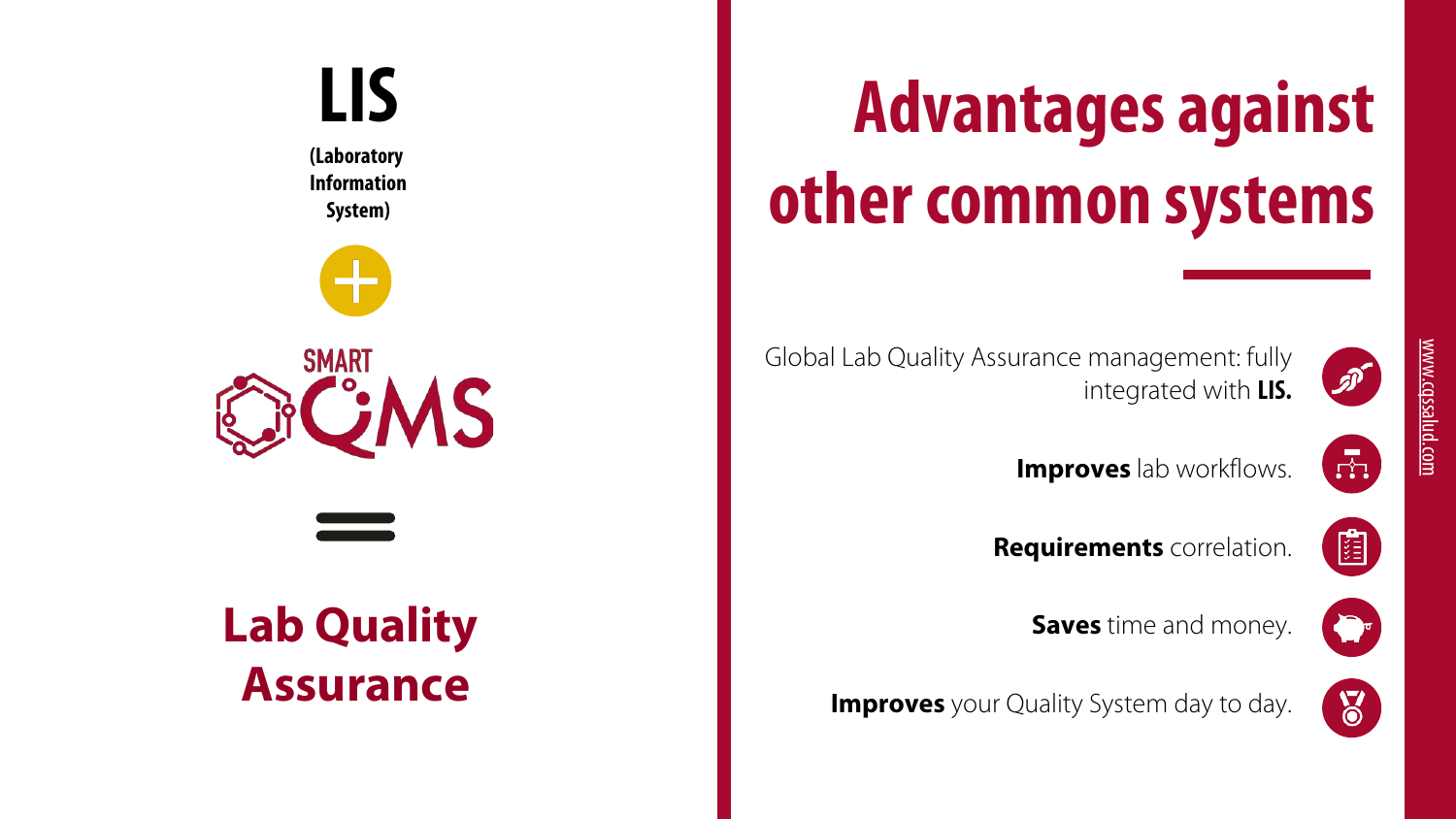

# **BASIC**

## **Basic SmartQMS**

- Most useful edition to accomplish the ISO -9001 certification .
- $\vee$  Very easy to setup and maintain. .

## **Módulos disponibles del programa SmartQMS :**

- Documentation  $\overline{\vee}$
- Equipment  $\checkmark$
- Non Conformities  $\overline{\vee}$
- Imprvement Proposals  $\overline{\vee}$
- Examination Procedures  $\checkmark$
- Calendar  $\vert\downarrow\vert$

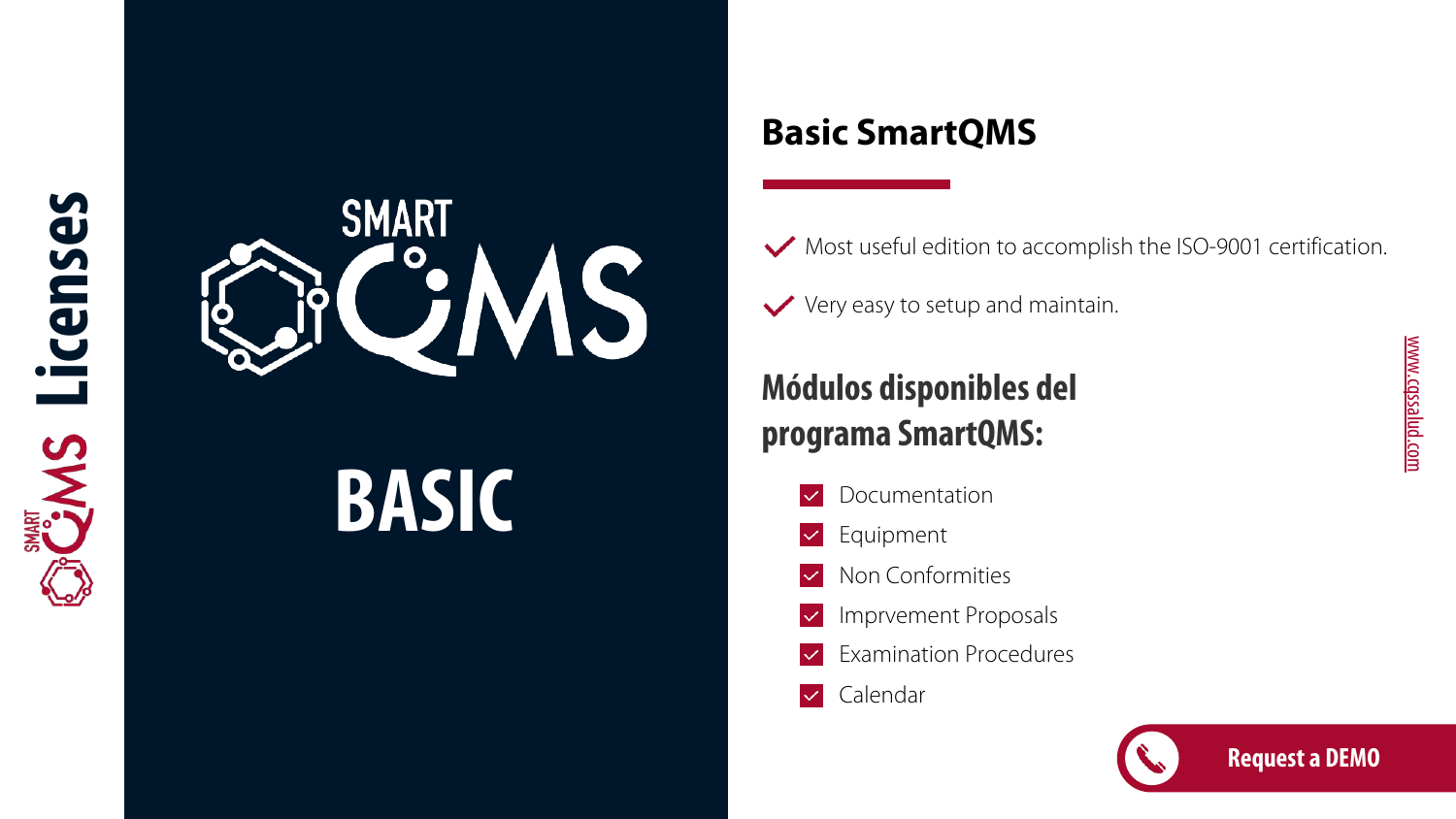

# **PRO**

## **PRO SmartQM**

- The ultimate software tool to accomplish the ISO -15189 Accreditation .
- $\blacktriangleright$  Full on modules to help you through all the aspects of Quality Assurance .
- $\vee$  Key to achieve the Quality Management goals of any laboratory: small, medium or even large ones .

## **Includes all themodules of the Basic License plus:**

- Personnel management .  $\checkmark$
- Audits  $\overline{\vee}$
- Quality Indicators  $\checkmark$
- External QC  $\vert\downarrow\vert$

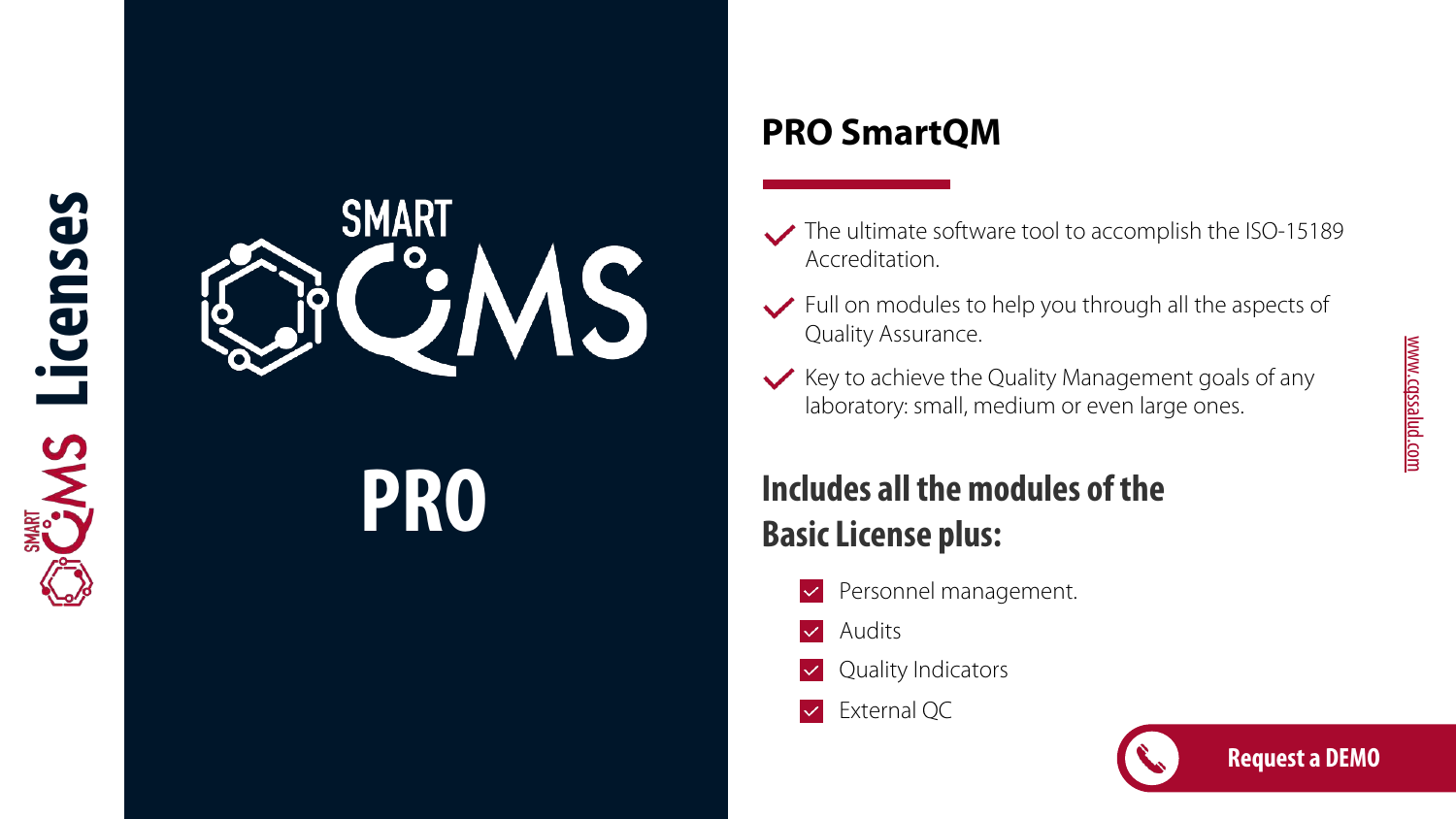

**Documentation**





**This is the documentmanager of the laboratorythat will allow you to have full control of all the documentation and its changes.**

202

- **Create documents with a defined structure** and keep track of every change.
- **Custom cover**, header and footer to provide homogeneous and professional image.

•Keep track of who changed what, who viewed the last version and who did not.

**KKK** 

•Link them through all the other modules.

•Only have access to the latest version of the document keeping your personnel updated.

•Documental Databases are behind this module so you will never lose a version of the document.



爵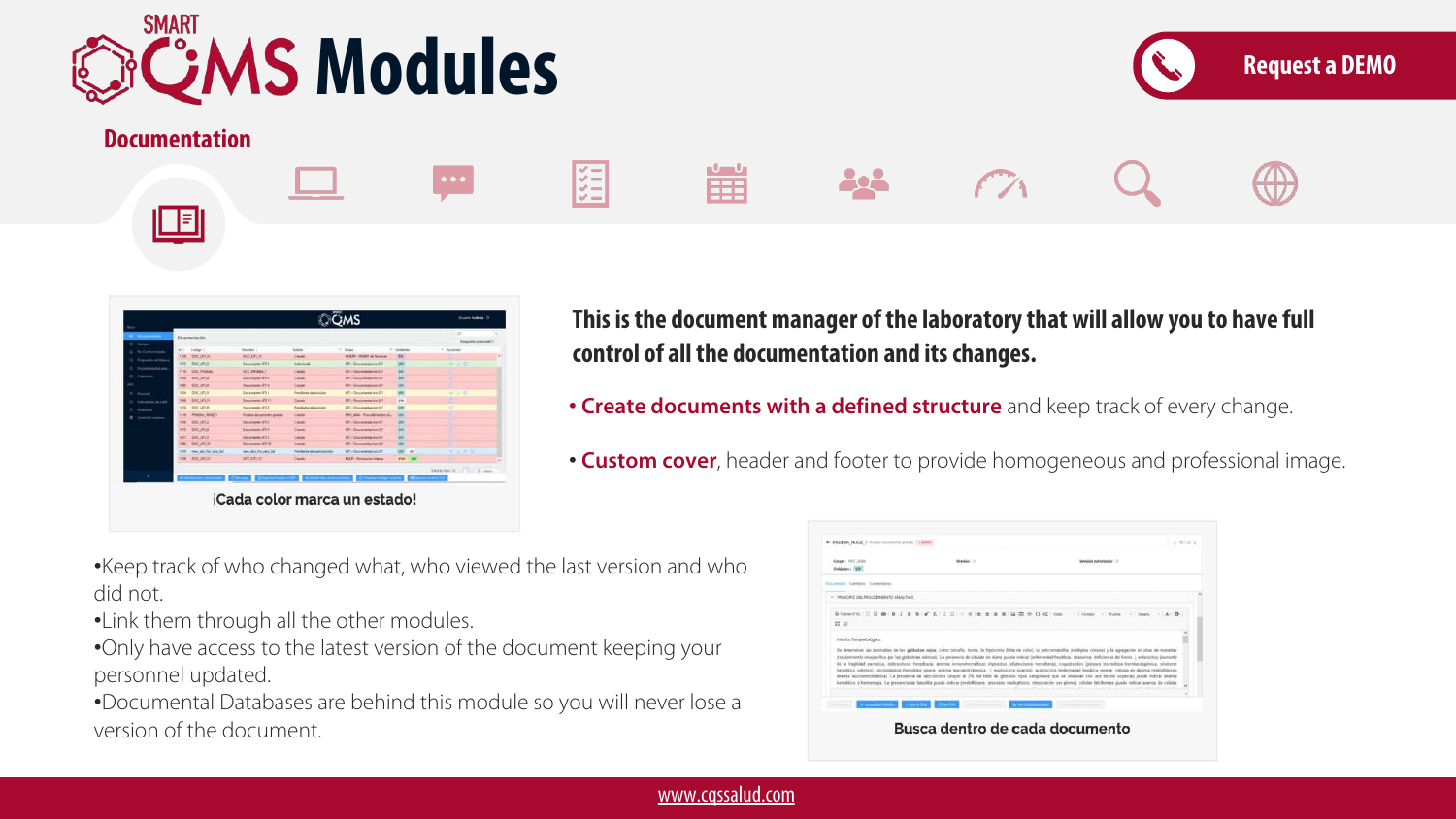

**Equipment**





**With thismodule the laboratorycan manage the equipment it has, ensuring proper maintenance and good operation of these.**

• **All the equipment information in a single screen.**

202

• **Track** everything that happens to the device.

篇

E

 $\begin{array}{|c|c|c|}\hline \multicolumn{1}{|c|}{\bullet} & \multicolumn{1}{|c|}{\bullet} & \multicolumn{1}{|c|}{\bullet} \end{array}$ 

- **Add photos** of the device and attach every document.
- **Add the technical** staff reports for external maintenance.
- **Check** all the device records to know what, when happened and who registered them (internal maintenance, failures, etc.).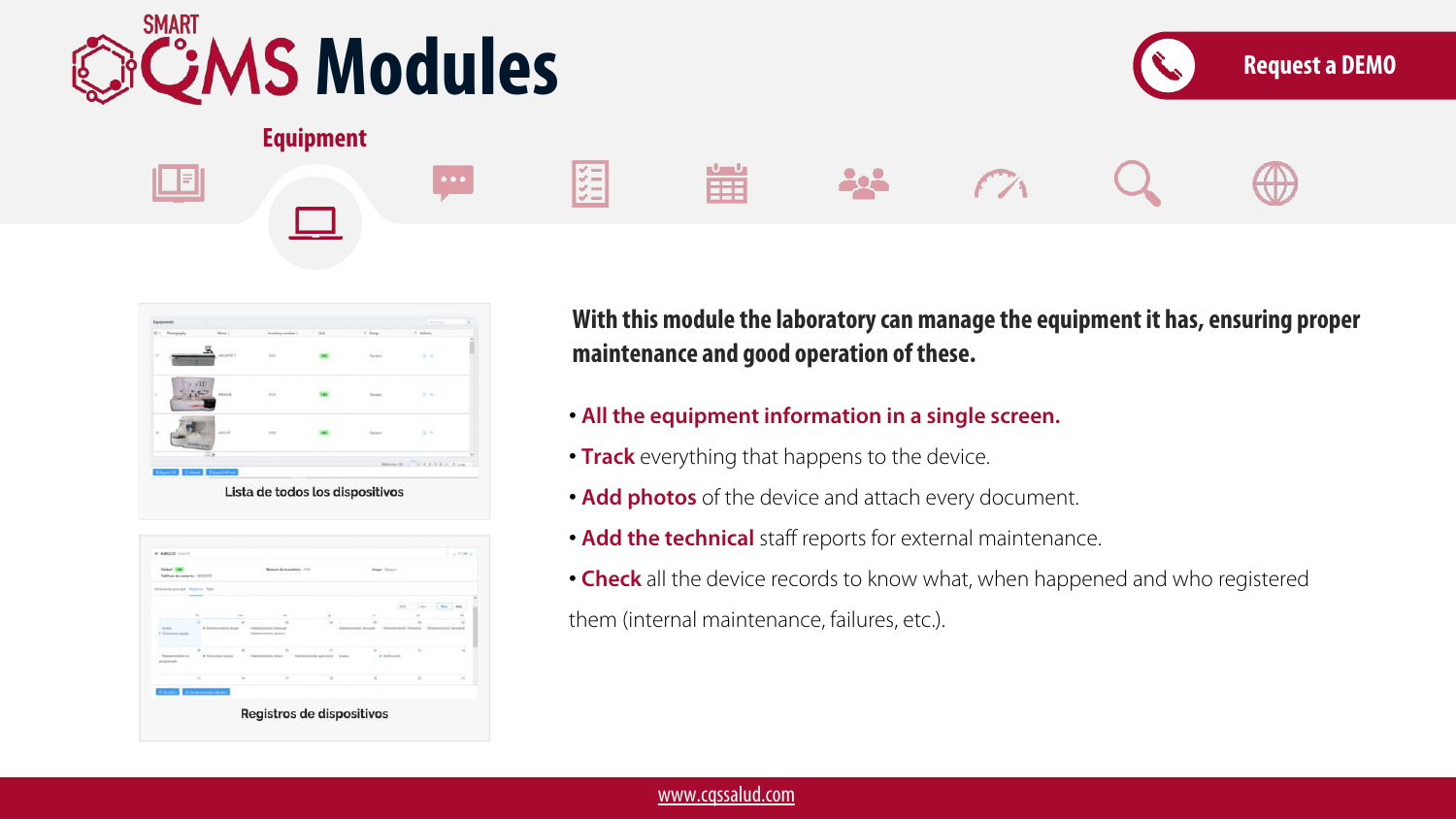



#### **Improvement Proposals**

 $\bullet\bullet\bullet$ 



This module gives the lab the opportunity to record what is wrong or what can be a potential problem.

**KKK** 

- Creation and monitoring of non-conformities (NC) and improvement proposal.
- Configurable "severity" levels.
- What the causes were and how is it going to be solved?
- Analyze and Evaluate the problem to assure that it will not happen again.
- Check what, when and by whom an action was made.
- Attach files to the NC.
- Calendar events will prompt in each step.
- The workflow provides the ISO 15189 requirements to keep problems under control.

| V JOSEN Annual Times                        |                           | 1.5001             | 6. 2000 BCAuses 7. Terry                                        | <b>Lights</b>    |  |  |
|---------------------------------------------|---------------------------|--------------------|-----------------------------------------------------------------|------------------|--|--|
| <b>Digit Lubration</b>                      | Send Low                  | test (MI)          | <b>State form</b><br><b>Ballis, Justice Annis</b>               | - 36             |  |  |
| factory McAdoores'                          |                           |                    | Sales Montered<br><b>Contract Contract</b>                      |                  |  |  |
|                                             |                           |                    | $-$ : Created<br>Description                                    | Gamesma          |  |  |
| $-$ Grassel                                 | <b>Bearings</b>           | Conseres           | Asian Age 18<br>the croise road                                 |                  |  |  |
| Tele 101-8-5-1-6-6                          | Installation 17           |                    | <b>Traited</b> Colors                                           | ю.               |  |  |
| <b>Basical Editor</b>                       |                           | ÷                  |                                                                 |                  |  |  |
|                                             |                           | Service of the     |                                                                 |                  |  |  |
|                                             |                           |                    | <b>Cleverities Andreas</b><br>Rental                            | Externetic       |  |  |
|                                             |                           | Stairte, It & W.D. | transmission industries. A<br>last continue to all              |                  |  |  |
|                                             |                           | $-1444$            | <b>Testing Council</b><br><b>Supplier</b>                       |                  |  |  |
|                                             |                           |                    | <b>Contract</b>                                                 |                  |  |  |
| $-50$                                       |                           |                    |                                                                 |                  |  |  |
|                                             | ler Paso - Crear          |                    | 2 <sup>*</sup> Paso - Revisar                                   |                  |  |  |
| 40 Johnson Mc Automatic Processor           |                           | $1 - 0.4$          | W. CHARLES AND ANGELES & THEFT                                  | ---              |  |  |
| Web concentration                           | <b>Send the</b>           | $m-100$            |                                                                 |                  |  |  |
| <b>Search of Construction</b>               |                           |                    | <b>New European</b><br>speed to a                               | top: 385.        |  |  |
| <b>Busined</b>                              | Consulto Adres            | Samkweig           | <b>Transport of the processes</b>                               |                  |  |  |
| <b>Harry Hollens</b> & Mark                 | premiers exceptional 15   |                    | <b>Extend Constitution Industry Aspect</b>                      | Estatent         |  |  |
| <b>England</b> School<br><b>Branchiller</b> |                           |                    | <b>Ban School School</b><br>because the device that company of  |                  |  |  |
|                                             |                           | s                  | Support Lotus                                                   | 53               |  |  |
|                                             |                           |                    |                                                                 | <b>Supported</b> |  |  |
| <b>Technology</b> (Construction)            | Enalushian Regard         | Connecto           |                                                                 |                  |  |  |
| <b>But the mid-brink</b>                    | Sciences Artistaneous F   |                    | Good Commercial<br><b>Cleanup Report</b>                        | Elektrick        |  |  |
| Electronic contents                         |                           | o                  | be arrivated.<br>Science School and P<br><b>Explant</b> Trailer |                  |  |  |
|                                             |                           |                    |                                                                 |                  |  |  |
| - 1                                         |                           |                    |                                                                 |                  |  |  |
|                                             | <b>3er Paso - Evaluar</b> |                    | 4° Paso - Cerrar                                                |                  |  |  |
|                                             |                           |                    |                                                                 |                  |  |  |
|                                             |                           |                    |                                                                 |                  |  |  |
|                                             |                           |                    | iCada color indica un estado!                                   |                  |  |  |
|                                             |                           |                    |                                                                 |                  |  |  |

篇

202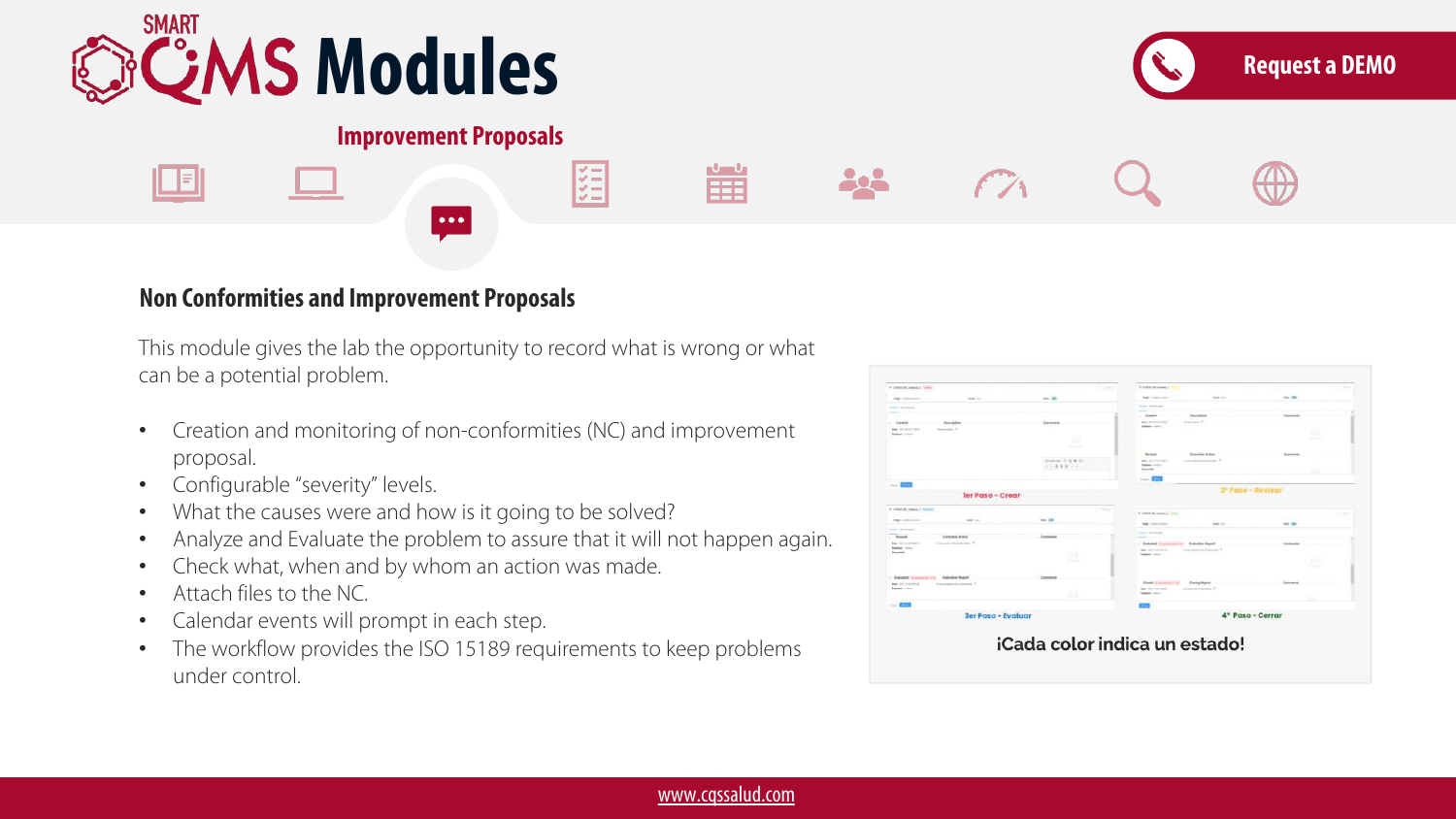

| w                        | Codes 1                     | <b>Newslett</b> ::       |   | Amer. T. Acedeald, Tax. | ×             | launas 2                                                         | 17 Secretar Engineers (19 Markusky) |                         | Departments also L. Dec. Analysis - |                              | <b>Celula</b> |  |
|--------------------------|-----------------------------|--------------------------|---|-------------------------|---------------|------------------------------------------------------------------|-------------------------------------|-------------------------|-------------------------------------|------------------------------|---------------|--|
| $\overline{a}$           | CATING                      | 11-December 31           |   |                         | Shama         |                                                                  | RRUSSALESSES  WANTED FUNCTI         |                         |                                     |                              | ۰             |  |
|                          | GP-1.85                     |                          | ۰ |                         | <b>SIMILE</b> | <b>EPROMATI</b>                                                  | PRIDATIVES.                         | SIMIL                   |                                     |                              | ٠             |  |
| ż                        | <b>TACKY</b>                |                          | ۰ |                         | matur         | TOMOROUGH.<br><b>CONTRACTOR</b>                                  | <b>DRAG</b>                         | Republicans Manager     |                                     |                              | ٠             |  |
| ٠                        | COSTERIO                    | 71 Electromagnitude  172 |   |                         | SAFLE         | PRUSSIAN PURSOL                                                  | <b>PALKISAIS FURNITS</b>            |                         |                                     |                              | ÷             |  |
| $\overline{\phantom{a}}$ | <b>Attendal</b>             | AL 46 1911 AL .- 15      |   | ٠                       | <b>MARALE</b> | <b>JUSTINER RUNAL</b>                                            | ALCOHOL: NORTH                      | Installation Capit      |                                     | www. College to              | ٠             |  |
| $\mathbb{N}$             | <b>GALLERCIA</b>            | By with marking. 17      |   | ٠                       | matco         | summakersm.                                                      | AUTOMAKERS                          | Government and it       | 2 Automobile C. Waldell 188         |                              | ٠             |  |
| ٠                        | <i><b><i>ACRAAN</i></b></i> | do anti-parados - 151    |   |                         | heature       | <b>MINIMUM ARE:</b>                                              | <b>SHOWAGE</b>                      |                         |                                     |                              | $\alpha$      |  |
| n                        | <b>ESSA</b>                 | ACAND-builter III        |   |                         | <b>ASCELL</b> | <b>MAGNO</b>                                                     | <b>SELENCE</b>                      |                         | Z. Johnson L. C. Children 108       |                              | $\alpha$      |  |
| $\sim$                   | $-10$                       | ALMRRIVEL, O             |   | ٠                       | TRAFLE        | <b>TAOES</b>                                                     | <b>HURSDALLT:</b>                   | Stationers and the      | 2 Altright, CAESTIC                 |                              | ÷             |  |
| $\sim$                   | <b>SATE</b>                 | As instruction 17        |   | ۰                       | <b>RODUC</b>  | AUTOMAKERS, AUTOMAKERS,                                          |                                     |                         |                                     |                              | ÷             |  |
| ×                        | actes                       | Ar will particula . 22   |   | ٠                       | SARLE         | <b>ISOZES</b>                                                    | <b>HORSEMALTIC</b>                  |                         | Secondary, A HTC200C, CARSON'L,     |                              | ۵             |  |
| si                       | $\sim$                      | At anti-senated. 17      |   |                         | 18451.0       | 180EE1                                                           | ANTHOLE SALE TO                     |                         |                                     |                              | ۰             |  |
| 100                      | astesiatts:                 | at still lines it. It    |   |                         | <b>TARFEE</b> | ALTERNATIVE.                                                     | AUTOMATICS.                         | <b>Johnson Puressin</b> |                                     |                              | a             |  |
| n                        | <b>JAETHIANTIS</b>          | acautings, in            |   |                         | <b>SAMIL</b>  | ALTERAAJA ALTERA                                                 | AUTOMARINE                          | Grammation and          |                                     |                              | ٠             |  |
| $\overline{a}$           | <b>ACROSS</b>               | AC MATI-REVLA  (III)     |   | ٠                       | <b>MORA</b>   | 1470144-0-0-0<br>bank of the formula of a life of the production | AUTOMAKER                           |                         | a national control to a             |                              | ٠             |  |
|                          |                             |                          |   |                         |               |                                                                  |                                     |                         |                                     | 2022 2 2 3 4 3 4 3 5 7 years |               |  |
|                          |                             | painters to see painting |   | <b>Marm 136</b>         |               | <b>Distance &amp; Service With</b>                               |                                     |                         |                                     |                              |               |  |

**With thismodule the laboratorycan control all the information related to analytical procedures.**

- List all the tests that are configured in the lab.
- See the test requirements and what device does that test.
- Ensures that every test has its documentation fulfilled.
- Inside each test, all the relative information can be found: section, report section, units, method, collection instructions, storage instructions, sample type, sample treatment and, graphics related to internal QC…

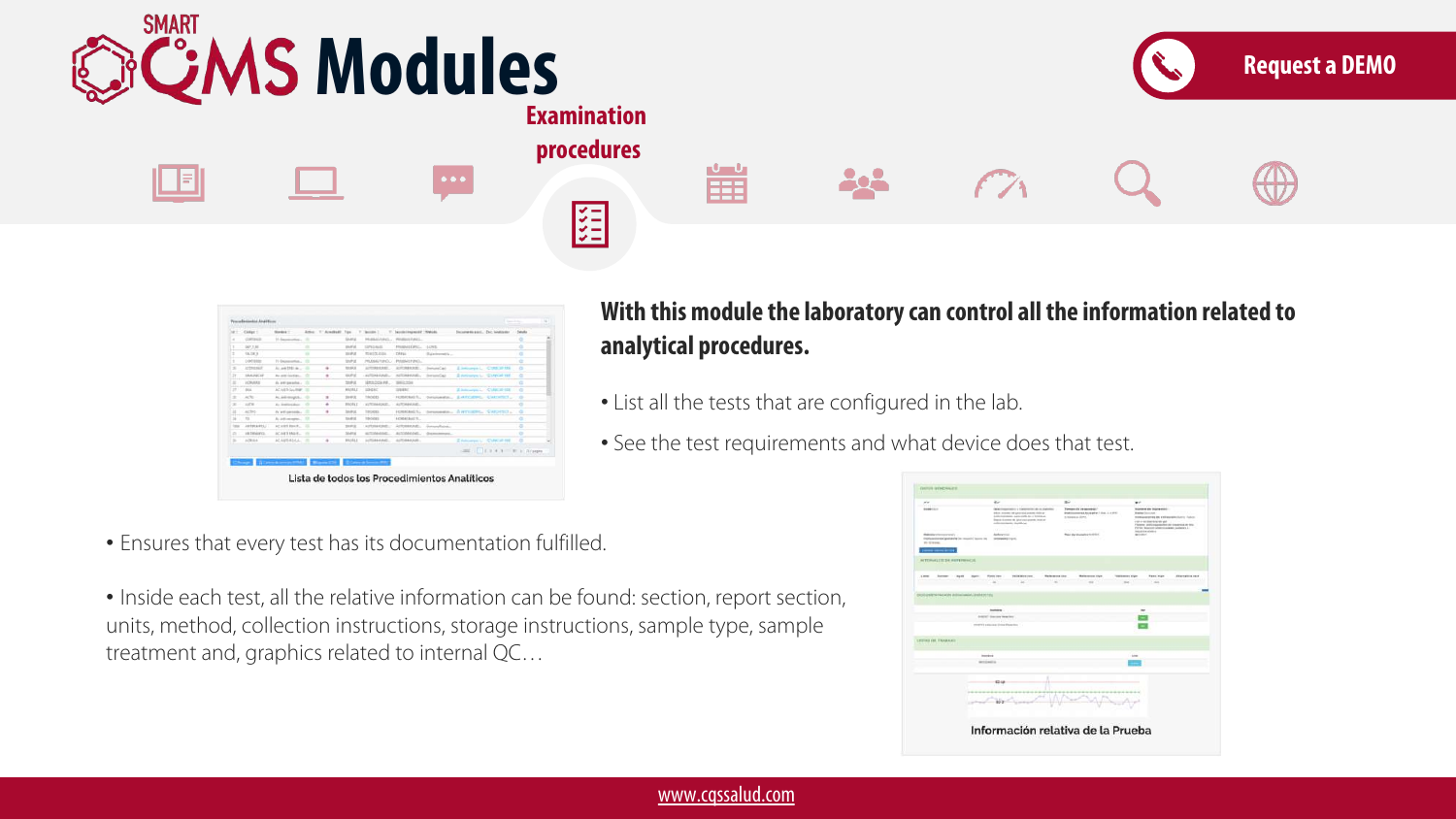

#### **The Calendar module is designed to keep track of everytask / event that deserves any attention.**



- Create different calendars to different needs.
- Configure as many as you want.
- Link them to employees.
- Assign each type of event a different color so it is easily identifiable.
- Mark events as done and filter what is still pending to be done!
- Fully integrated with the other modules: no matter where the tasks are done, it will be reflected in the calendar!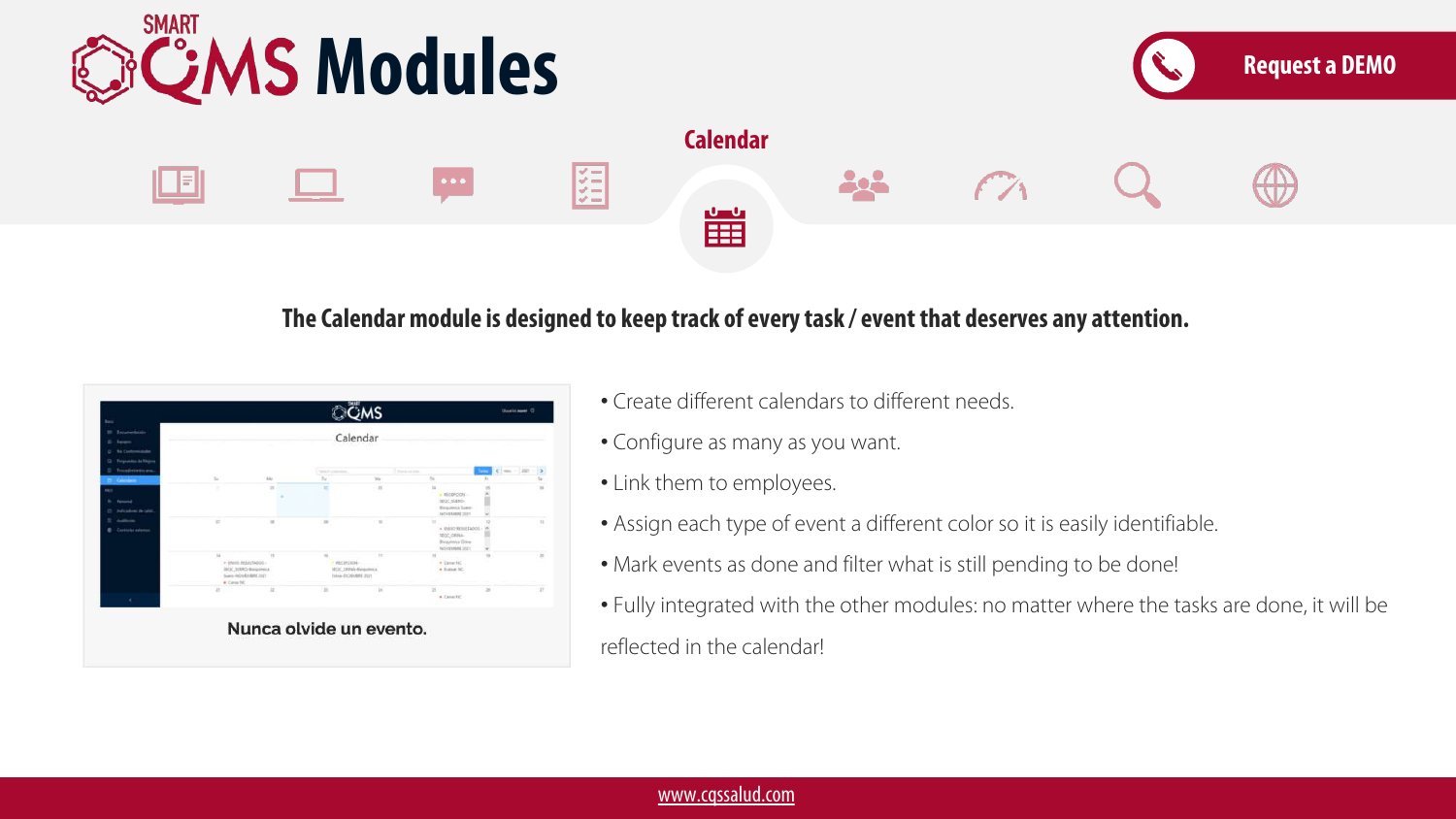

## **Describe your organization. Create as many Units as you want and reorganize themto comply with your personnel organization.**

- Updated profiles for every employee.
- All employee data in one place: Contact Info, unit, work life, work experience…
- Calendar view to quickly see what tasks remain to be done.
- Advanced system to apply qualifications and approve what an employee is authorized to do.
- Record each employee's task, so that no task is left without a responsible.

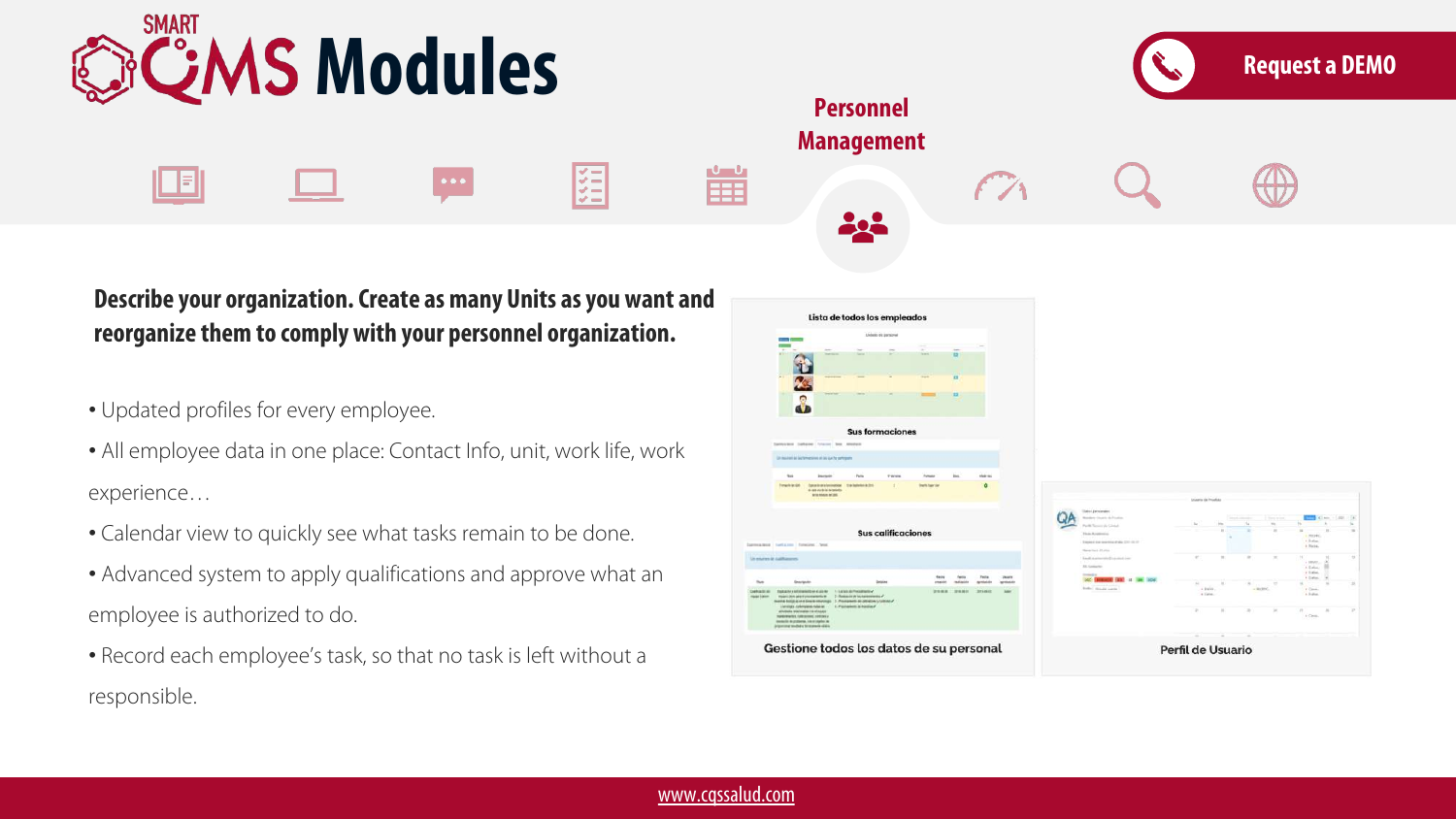

#### **Create your own qualityindicators and have absolute control over the performance of your lab.**

- **Define a metric** to be measured: reports, samples…
- **Select** with what frequency you want the system to check that metric.
- **Review** it often to see evolution of that metric and make business decisions based on actual data!

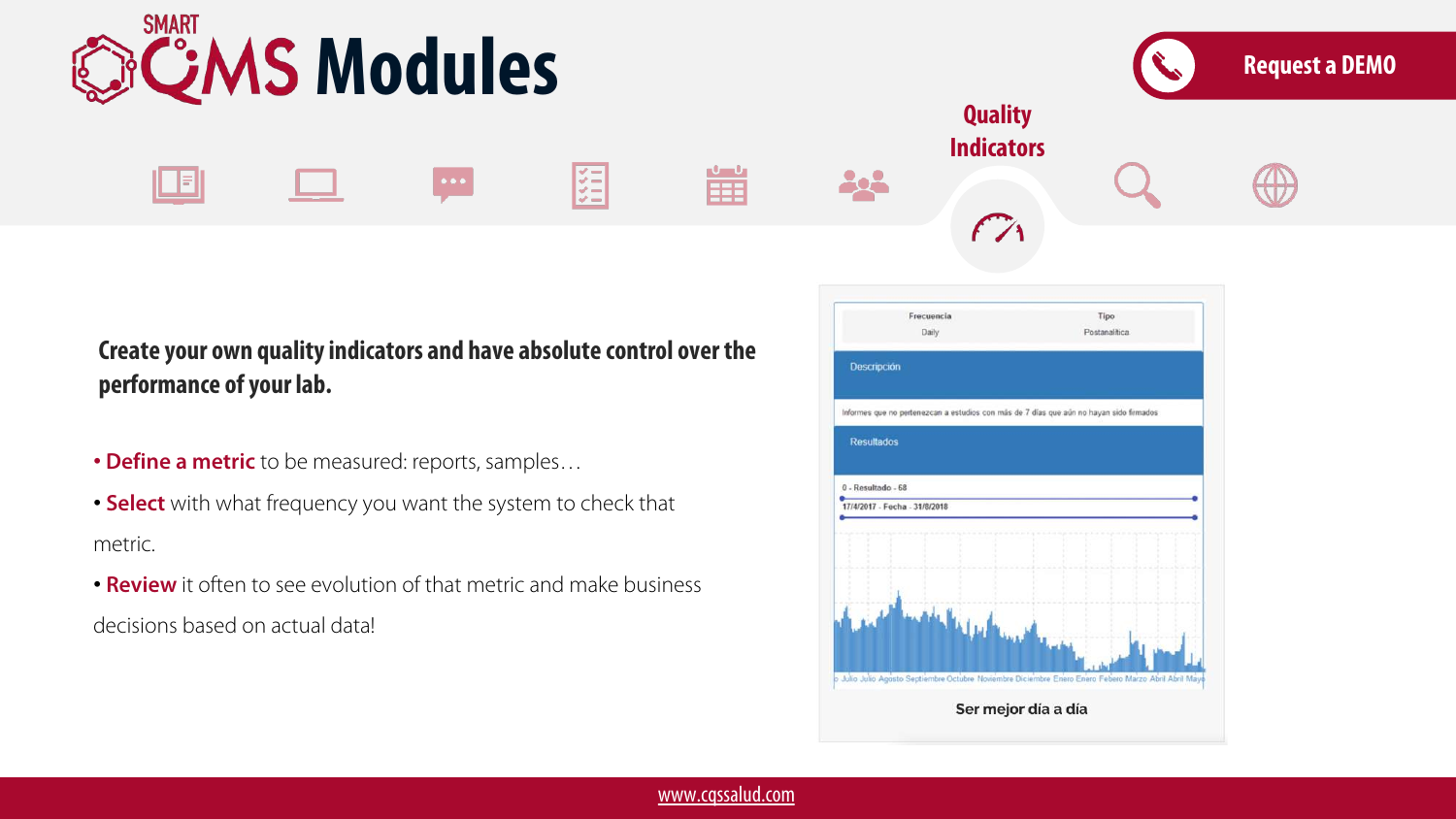

#### **Improve yoursystemdoing Internal Audits and checking that everything is working as itshould.**

- Create an audit with all the information that you need.
- Each audit will have as many criteria and activities as you want.
- For each activity to audit:
- Write a full report about it.
- Give it a numeric value as its rating.
- Add any observation.
- Evaluate the audit and see what the result was.
- Report it in PDF.





www.cqssalud.com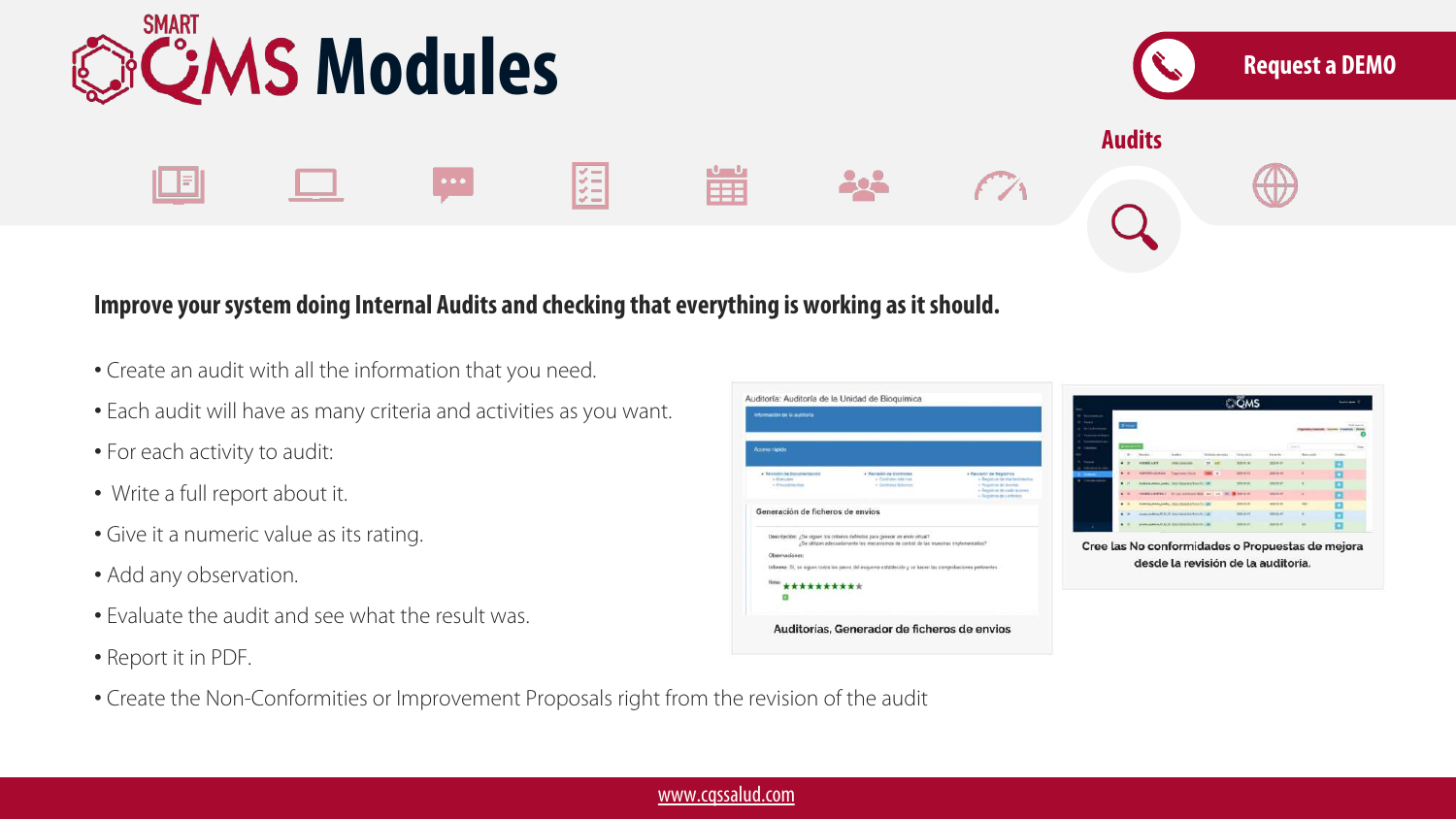

| <b>POLICE</b><br><b>Standards</b><br>Ne Conformations                     | <b>COLOR</b>                                                                                                                       |                                                                                                 |                                                                                        |                                               |
|---------------------------------------------------------------------------|------------------------------------------------------------------------------------------------------------------------------------|-------------------------------------------------------------------------------------------------|----------------------------------------------------------------------------------------|-----------------------------------------------|
| <b>Research &amp; Major</b><br><b>Received construction</b><br>Calendario | NOVIEMBRE 2019 O                                                                                                                   |                                                                                                 | 000                                                                                    |                                               |
| Amount of<br>indications de calif.<br>Authors:                            | Sheve European<br><b>MAY</b>                                                                                                       | <b>General Library Alberta</b><br><b>The Company's Company's Company's Company's</b><br>$\circ$ | <b>Recording Eldes/271-11-11</b><br><b>Results, Dates 2219-11-25</b><br>an an Trìomhai | Selectivity-to Artist 2010<br>Programmidergoe |
| <b>Committee</b>                                                          | \$234<br>Ö<br>$20^{Bettula}$<br>berrucosa<br>(Abedul)<br>(13ABEDUL)<br><b>Sku</b><br>Opt<br>÷<br>x.<br><b>STAR</b><br>$\sim$<br>mi |                                                                                                 | Resultados<br>8.25<br>1,86<br>$-1$                                                     | <b>Ultimos 4 Resultados</b><br>田 日<br>盖尔      |

### **The External QC module helps to introduce the programs for resultscomparison into the lab workflow.**

- Define all the programs and test that the lab will take part of the year.
- Schedule the dates when the samples should arrive to the lab and the date limit to report the result and show them in the Calendar.
- Evaluate all the results with custom rules to accept / reject results.
- Automatically create Non-Conformities if the results do have to be reviewed!
- Attach the provider reports to have everything organized.
- Easily see how that test is performing over time and take the actions (if needed) to improve that.

| Testo<br>#241PLONICOURT=Madun10UFLat<br>Pennislavi Thomas Fiziker Scheekthi<br>Nos Contemities, Type- |          | Collection of the Sea<br>Ban Confurnities Rature Bylls program.<br>Activative<br>fart: |                   | Fathert Value (11032)<br>Rangetise, CabCormol de Catalan Estamo<br>Renalty, CaliCormul de Cabitud Titerro.<br><b>Patteon Stehlands</b> |         | <b>Name</b> sliargias<br>Frequency/Martilda<br>Wantaphra 7                                                                         |  |  |
|-------------------------------------------------------------------------------------------------------|----------|----------------------------------------------------------------------------------------|-------------------|----------------------------------------------------------------------------------------------------------------------------------------|---------|------------------------------------------------------------------------------------------------------------------------------------|--|--|
| <b>Cisiond</b>                                                                                        |          |                                                                                        |                   |                                                                                                                                        |         | <b>Hida Jegenda</b><br>Fandante de Bargonda . Fendrone de anoia<br>Pendoros de restituírio (Pidelbara de aux<br><b>El Systemia</b> |  |  |
|                                                                                                       |          |                                                                                        |                   |                                                                                                                                        | Sauren. | Clear                                                                                                                              |  |  |
| Newther.                                                                                              | Feridian | Tacha list, visc                                                                       | Tacha liss, ages. | Emitteba                                                                                                                               | Accide  | Detalle                                                                                                                            |  |  |
| Procha Calendario Nueva Z 90867                                                                       |          | 2021-01-08                                                                             | 2021-02-08        | 吅                                                                                                                                      |         | $\bullet$                                                                                                                          |  |  |
| Pruebix Calendarius Nuevos 1 585273                                                                   |          | 2021-62-07                                                                             | 2021-02-08        | п                                                                                                                                      |         | $\bullet$                                                                                                                          |  |  |
| 201003-01                                                                                             | 22110581 | 2520-08-29                                                                             | 2520-08-29        |                                                                                                                                        |         | $\bullet$                                                                                                                          |  |  |
| productor that starts                                                                                 | 22008261 | 3500-00-28                                                                             | 2020-08-28        | Ð                                                                                                                                      |         | $\bullet$                                                                                                                          |  |  |
| <b>ARUESA START PROGRAM</b>                                                                           | 22006262 | 3520-08-28                                                                             | 3500-08-28        | n                                                                                                                                      |         | $\bullet$                                                                                                                          |  |  |
| <b><i>DICIEMENE 2019</i></b>                                                                          | H12418   | 3916-12-02                                                                             | 2019-15-31        | 四                                                                                                                                      |         | $\overline{\bullet}$                                                                                                               |  |  |